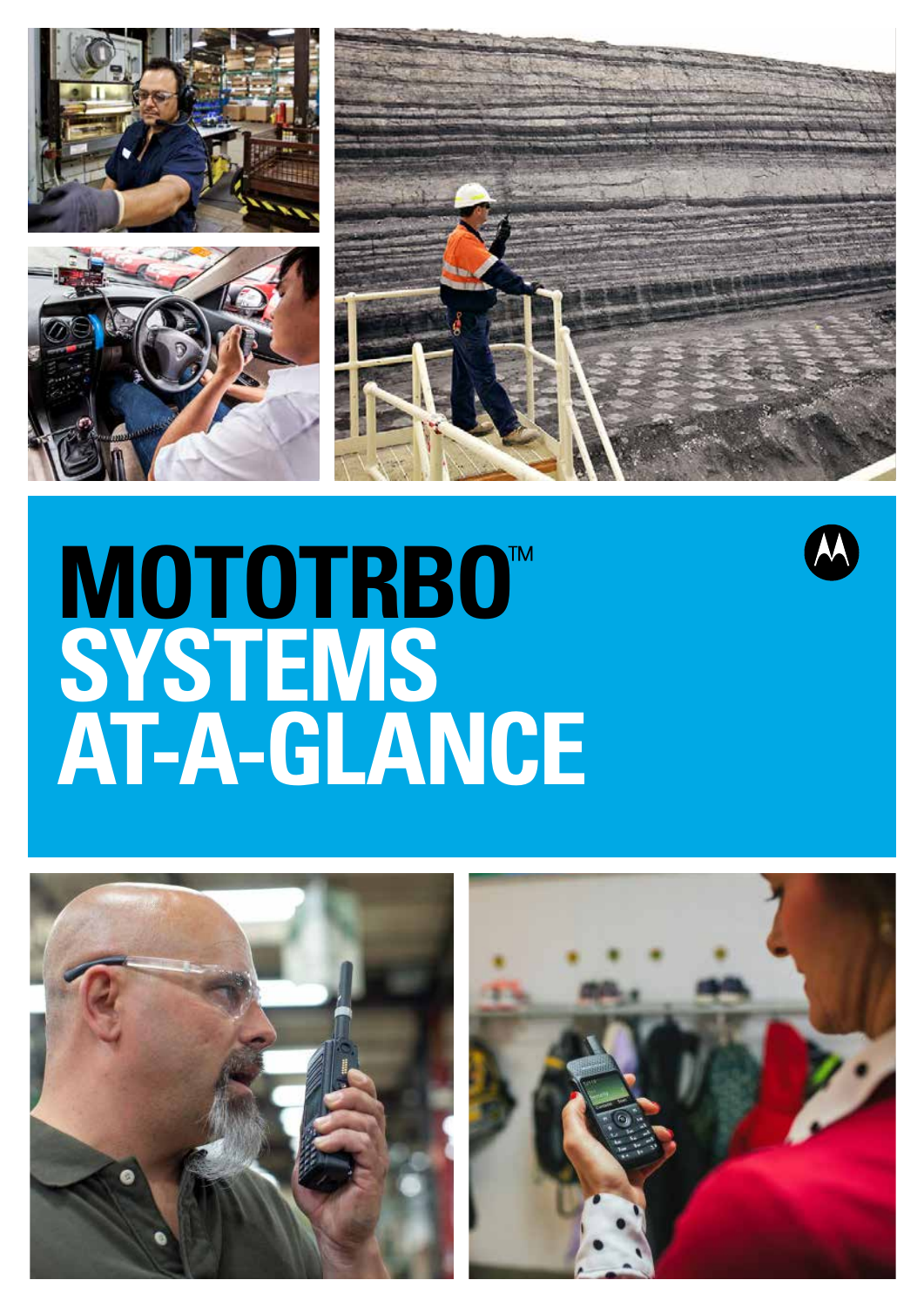**AND ADVANCED CAPABILITIES OF MOTOTRBO. BE SAFER, MORE EFFICIENT AND MORE PRODUCTIVE WITH THE POWERFUL DIGITAL PERFORMANCE** 

**MOTOTRBO**™

SYSTEMS AT A GLANCE BROCHURE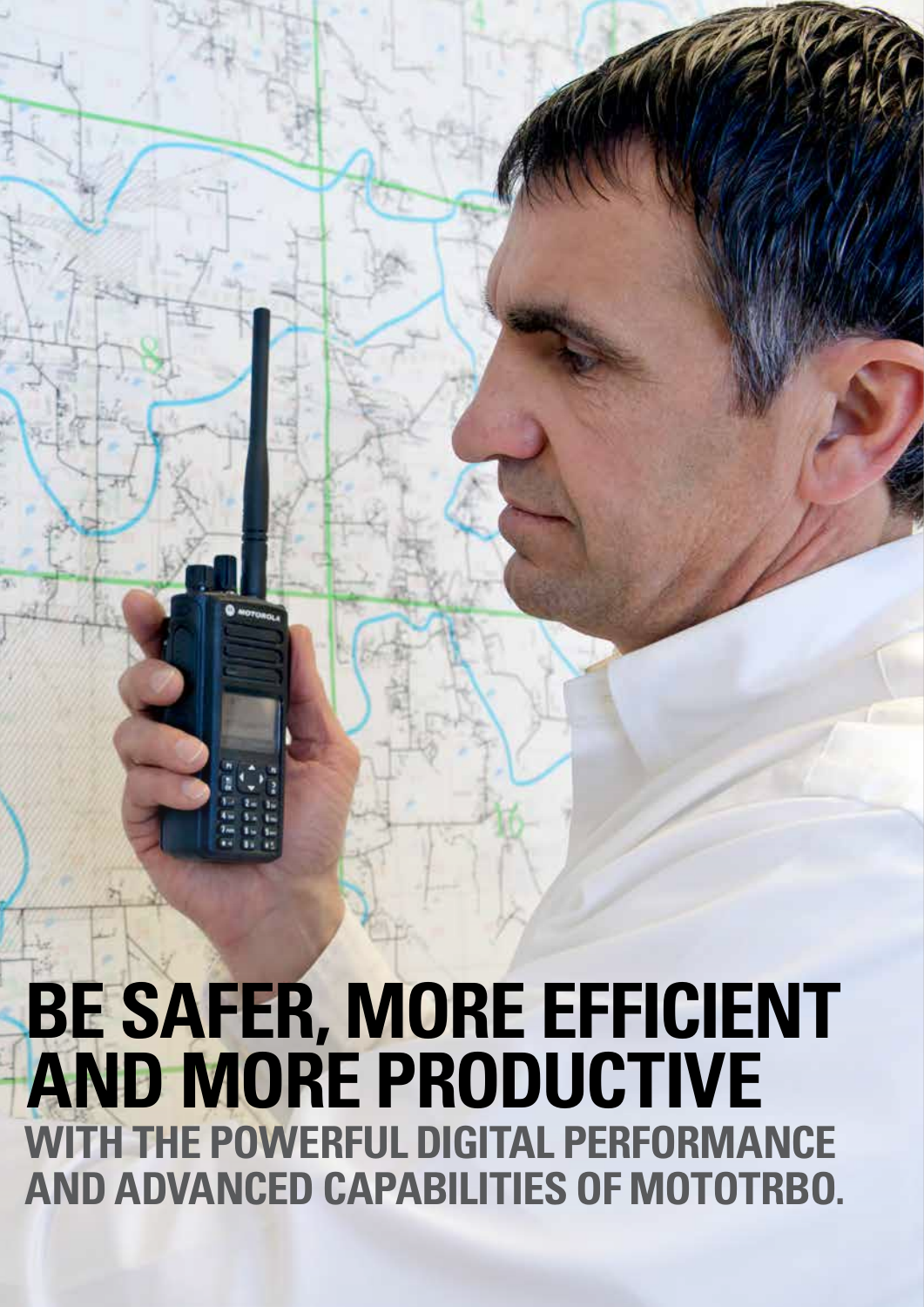# **MOTOTRBO**™  **SYSTEMS**

Today more than ever, your workers need to deliver maximum productivity to keep your business competitive. Handling shipments at a seaport, managing maintenance at a resort or serving fans at a sports complex, they all need to have access to business-critical voice and data communications. And there's no better platform for that than MOTOTRBO.

MOTOTRBO makes efficient information-sharing a reality. Our professional digital communication system combines the best of two-way radio functionality with the latest digital technology. It integrates voice and data seamlessly, offers enhanced features that are easy to use and delivers increased capacity to meet your growing communication needs. With exceptional voice quality and long battery life, MOTOTRBO keeps your workers connected when communication is a must.

### **REACH EVERYWHERE**

When you're running a professional operation, you need more than just radio-to-radio communications. MOTOTRBO has coverage options to suit your needs – whether you're operating in a single building, a large campus, or even multiple locations around the world.

### **CONNECT EVERYONE**

As your business grows, MOTOTRBO can grow with you. Connecting thousands of radio users and smartphone users in a single location, your capacity options are virtually unlimited.

### **STAY IN CONTROL**

MOTOTRBO systems offer you complete control of your communications needs. With flexible options for subscriber management and access control, and several levels of security and privacy, you can be confident that your system is operating at maximum efficiency and effectiveness.

| <b>IP SITE CONNECT</b>             | <b>CAPACITY PLUS</b><br>(SINGLE & MULTI-SITE) | <b>CAPACITY MAX</b>                             | <b>CONNECT PLUS</b>                                                                   |  |
|------------------------------------|-----------------------------------------------|-------------------------------------------------|---------------------------------------------------------------------------------------|--|
| <b>CONVENTIONAL</b>                |                                               | <b>TRUNKING</b>                                 |                                                                                       |  |
|                                    | 019619 <b>619</b> 619619<br>A<br>A            | A                                               | $@{1} 9 @{1} 9 @{1} 9 @{1} 9 @{1} 9 @{1} 9 @{1} 9 @{1} 9 @{1} 9$<br>A<br>A<br>$\beta$ |  |
| $1 - 15$ SITES                     | $1 - 15$ SITES                                | $1 - 15$ SITES                                  | $1 - 250$ SITES                                                                       |  |
| 酣                                  | dddd as                                       | ddddddd <sub>cas</sub>                          | deedded <sub>as</sub>                                                                 |  |
| <b>UP TO 200 USERS*</b>            | UP TO 1600 USERS/SITE*                        | UP TO 3000 USERS/SITE*                          | UP TO 3000 USERS/SITE*                                                                |  |
| <b>BASELINE</b><br><b>COVERAGE</b> | <b>COST EFFECTIVE</b><br><b>CAPACITY</b>      | <b>COVERAGE, CAPACITY</b><br><b>AND CONTROL</b> | <b>EXCEPTIONAL</b><br><b>COVERAGE</b>                                                 |  |

\*Maximum capacity, based on standardised low traffic call model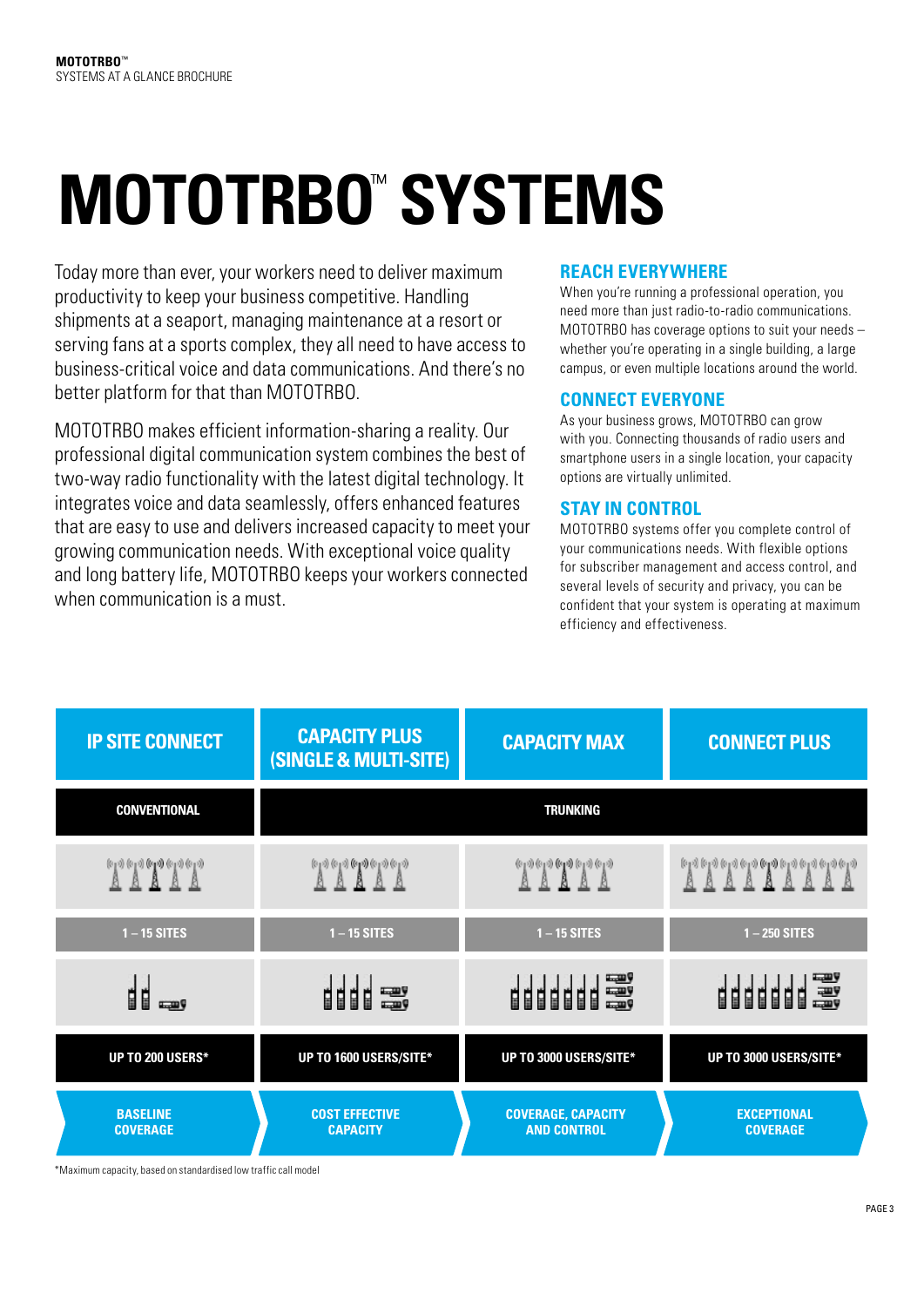# **SIMPLE CONNECTION DIRECT MODE**

The factory on Commercial Road has a bright future, but currently it's only a single small facility. The workers use MOTOTRBO in Direct Mode to coordinate their activities. The loading dock can call the foreman when parts have arrived, and the factory manager can call down to the shop floor to prioritise an urgent order.

All MOTOTRBO radios have the capability to connect direct: radio-to-radio, for basic voice, data, text and applications support.

But this approach has limitations. For your workforce to communicate, every radio needs to be in range of every other radio. That's not easy when one of your workers is in the basement, and another is out serving a customer.

For a professional solution, you should consider the many system options that MOTOTRBO offers. From affordable conventional systems for the small and medium business to enormous trunked systems that can cover a whole country, MOTOTRBO gives you choices, and the graceful scalability to evolve your communications as your organization grows.

### **Dual Capacity Direct Mode**

The DMR digital radio standard requires each channel to be split into 2 independent "timeslots". Typically, you can only use 1 of these timeslots unless you have a central timing reference such as a repeater. But with the MOTOTRBO Dual Capacity Direct Mode feature, radios can synchronise with each other - so you can use the full channel capacity.



### **RADIOS SUPPORTED**

- SL4000e Series
- DP4000 Ex Series
- DP4000e Series
- DP3441e
- DP2000e Series
- $\bullet$  SL1600
- DP1000 Series
- DM4000e Series
- DM2000 Series
- DM1000 Series

- 0 Sites
- 0 Repeaters
- Up to 100 Radios (recommended)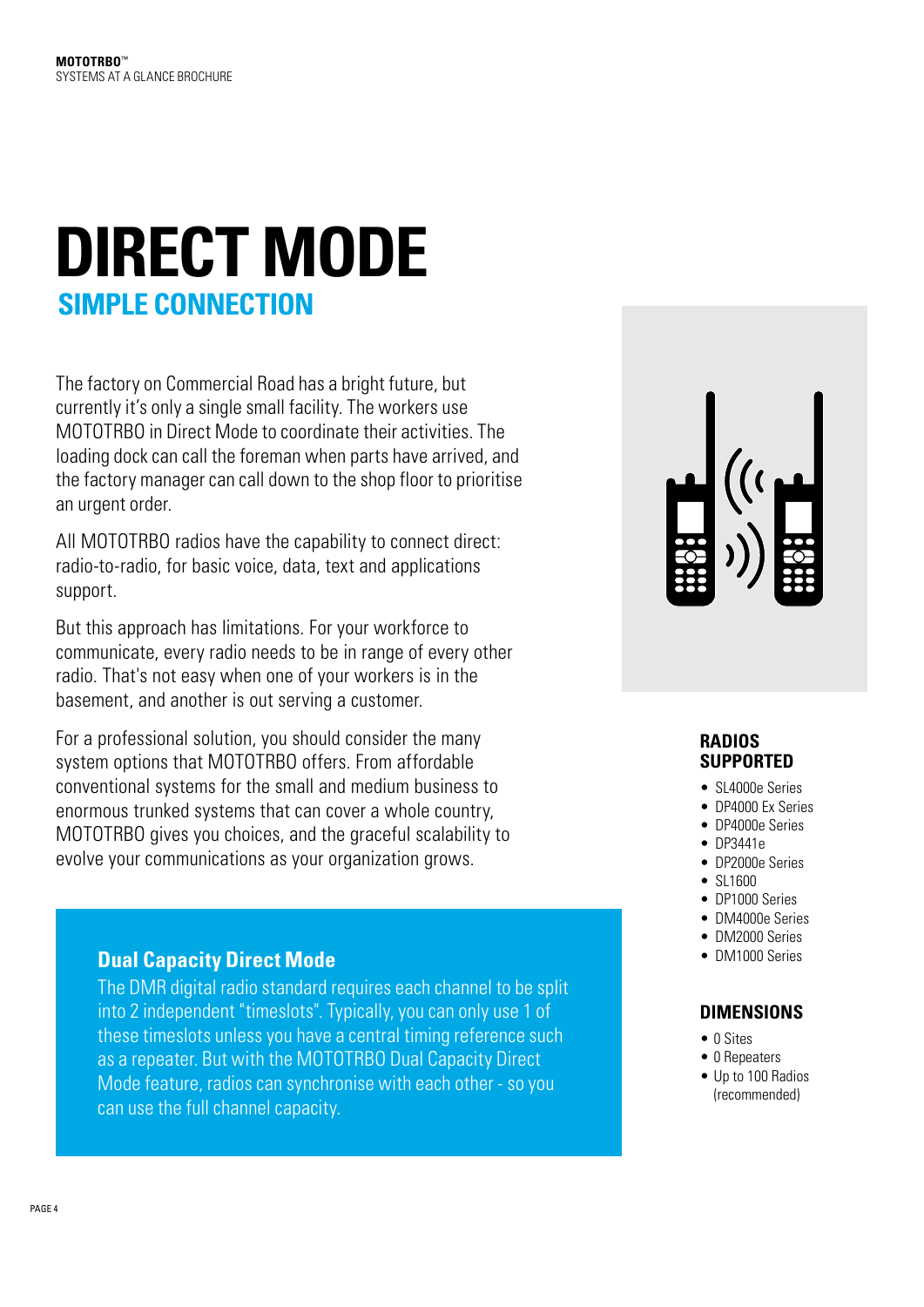## CONVENTIONAL SYSTEMS **SINGLE SITE CONVENTIONAL BASELINE CAPACITY AND COVERAGE**

This city hotel must offer excellent customer service if it is to succeed. Guests need to feel safe, secure and well cared-for. The hotel has installed a MOTOTRBO repeater on the premises, giving excellent coverage all the way from the basement to the penthouse suite. Now, with their Work Order Ticket Management system and MOTOTRBO SL4000e radios, the staff have the tools they need to deliver a top-class guest experience.

A repeater brings many benefits to your workplace communications. With high transmitter power and a sensitive receiver, your coverage area is significantly boosted. The digital error correction capability within the unit also improves voice quality. And with the MOTOTRBO repeater IP interface, you can more efficiently implement operations-critical applications such as Work Order Ticketing, GPS Dispatch Consoles and Telephone Interconnect. MOTOTRBO repeaters use both TDMA timeslots of a DMR standard radio channel. Depending on user activity, this can support up to 200 radio users. **RADIOS RADIOS** 



### **SUPPORTED**

- SL4000e Series
- DP4000 Ex Series
- DP4000e Series
- DP3441e
- DP2000e Series
- $\bullet$  SL1600
- DP1000 Series
- DM4000e Series
- DM2000 Series
- DM1000 Series

- 1 Site
- 1 Repeater
- Up to 200 Radios (recommended)

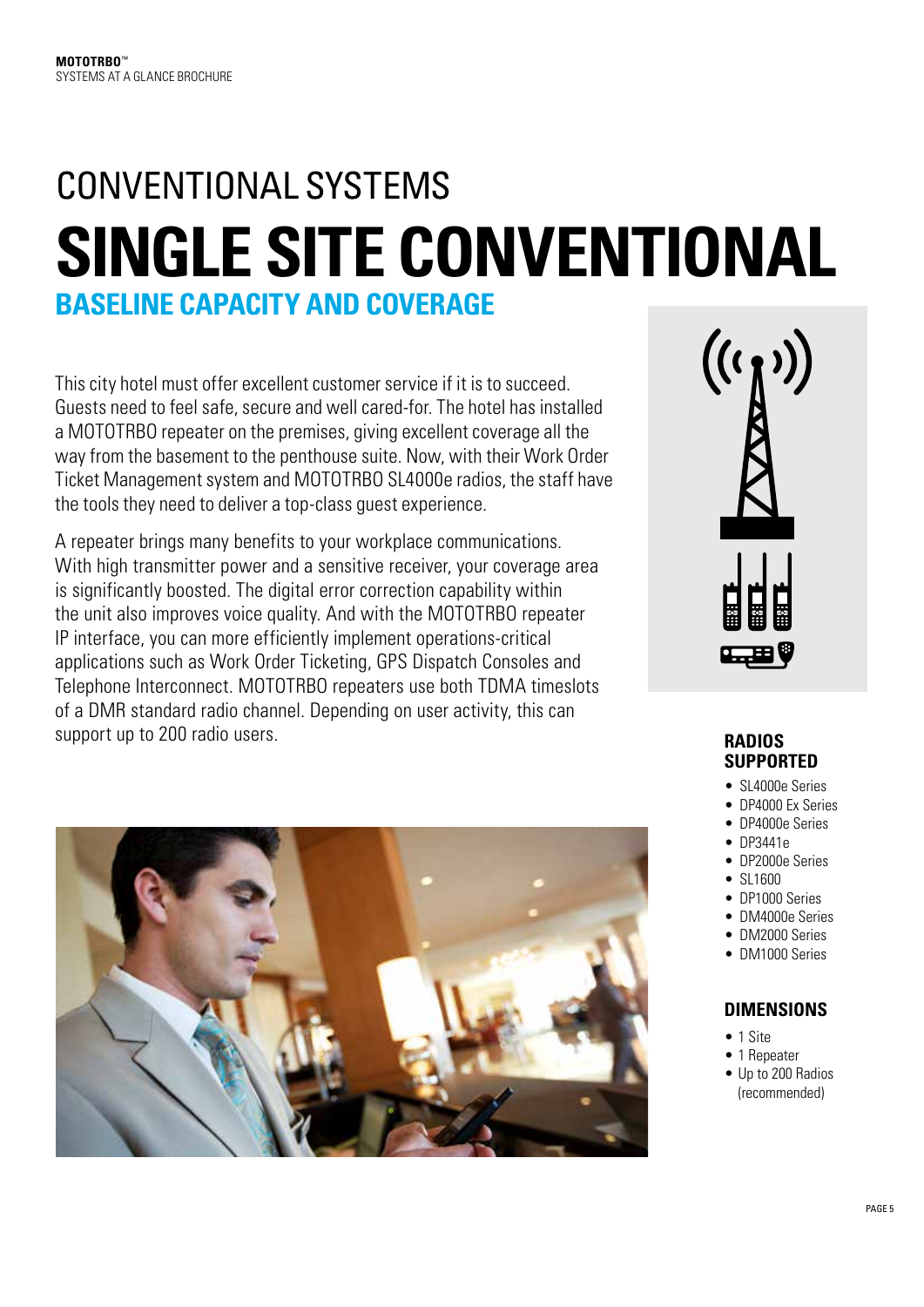### CONVENTIONAL SYSTEMS **IP SITE CONNECT COST-EFFECTIVE COVERAGE FOR MULTIPLE SITES**

This rural School District has 10 facilities spread across a wide geographic area. All facilities need to be able to communicate freely with each other, for emergency response and everyday coordination. The district has deployed a **MOTOTRBO IP Site Connect** system: a repeater at each site giving excellent coverage, all of them linked by an IP network. It's a simple, cost-effective way to keep everybody connected.

When your organization has grown beyond a single location, you should consider MOTOTRBO IP Site Connect. This system uses multiple repeaters connected together with an IP network to create a distributed radio system. Whether you need unified communications across several different facilities, in-fill coverage in difficult geographic areas, or even a single-site multi-band network, IP Site Connect delivers affordable communication coverage.

### **Glen Ellyn School District 41 Helps Keep Schools in Touch with MOTOTRBO Radios and IP Site Connect**

Glen Ellyn, Illinois, School District 41 relies on MOTOTRBO digital radios to keep communications available during emergencies and increase efficiency for day-to-day operations.

Installation of centrally located roof-mounted repeaters extends signal range, providing coverage throughout the entire district. The district is in a hilly area, which made it even more difficult to get a signal outside the school building.

"The MOTOTRBO radios allow us to talk virtually from anywhere in our district to anywhere in our district, including the bus garages," says the Assistant Superintendent. "We gave their coordinator one of our radios too. That allows us to maintain contact with them."



### **RADIOS SUPPORTED**

- SL4000e Series
- DP4000 Ex Series
- DP4000e Series
- DP3441e
- DP2000e Series
- SL1600
- DP1000 Series
- DM4000e Series
- DM2000 Series

- Up to 15 Sites
- 1 Repeater per Site
- Up to 200 Radios (recommended)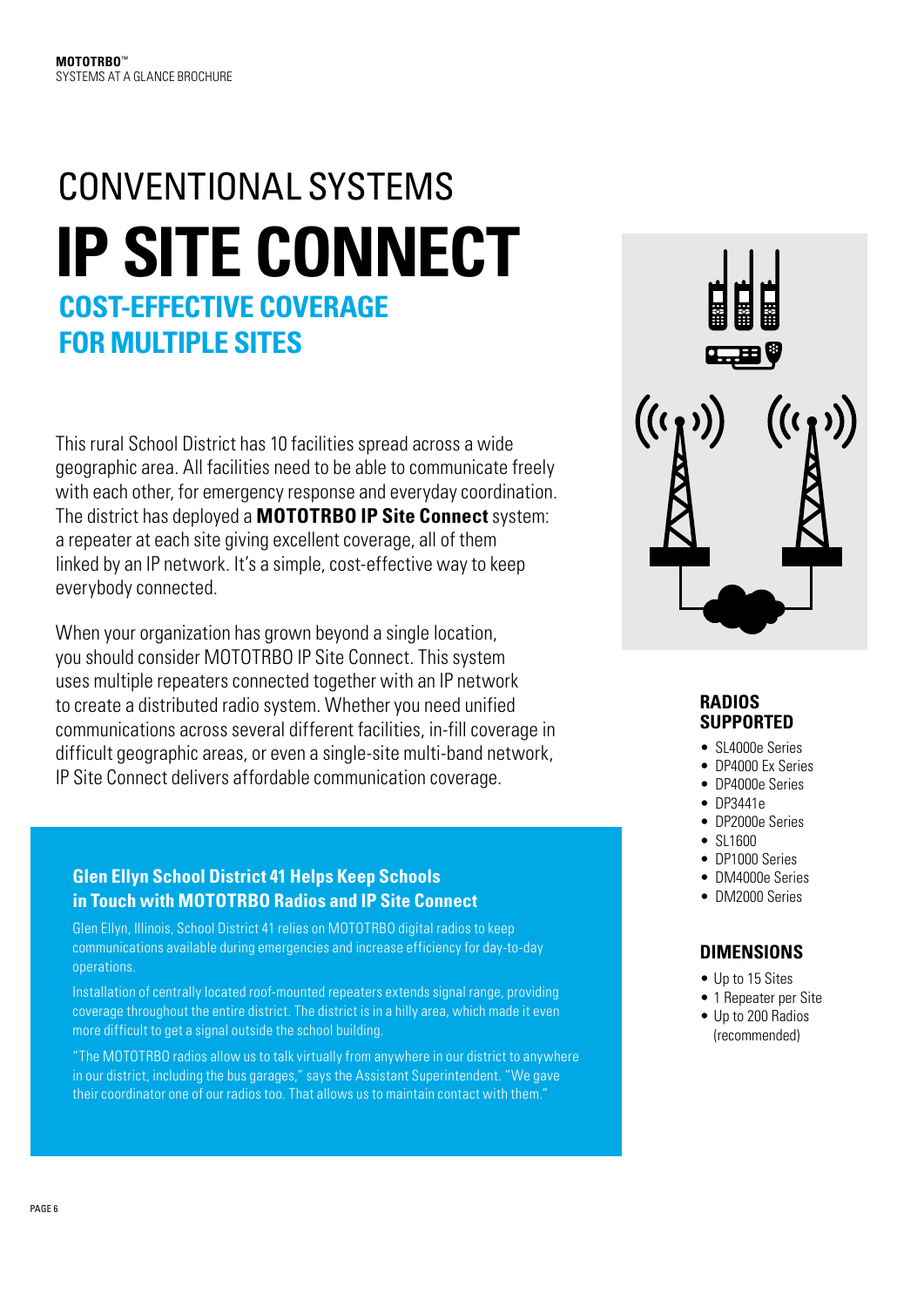### DYNAMIC TRUNKING SYSTEMS **CAPACITY PLUS COST-EFFECTIVE CAPACITY AND COVERAGE FOR SINGLE OR MULTIPLE SITES**

This hospital is like a small city, with many buildings, hundred of rooms and extensive maintenance areas. To keep everyone connected, they have installed a **MOTOTRBO Capacity Plus** system. Its innovative Dynamic Trunking makes the best use of the available radio channels. It's a cost-effective way to provide capacity for a single campus site. And if the planned merger with a neighboring healthcare facility goes ahead, they can simply link the two Capacity Plus sites over IP.

Even as your organisation grows larger, you need to ensure that you stay efficient. Capacity Plus Single Site and Capacity Plus Multi-Site (formerly known as Linked Capacity Plus) utilise Motorola innovation to pool radio resources and allocate them efficiently. **RADIOS** 



### **SUPPORTED**

- SL4000e Series
- DP4000 Ex Series
- DP4000e Series
- DP3441e
- DP2000e
- DM4000e Series
- DM2000 Series

### **DIMENSIONS**

- Up to 15 Sites
- Up to 10 Repeaters per Site\*
- Up to 1600 Radios per Site (recommended)

\*Up to 8 voice and data repeaters, plus up to 12 data revert repeaters, max 10 repeaters in total.

### **Dynamic Trunking**

Capacity Plus uses an innovative form of trunking technology to maximise efficiency. Instead of a dedicated control channel, the system creates a "rest channel". All inactive radios monitor this channel. When a new call is initiated, it takes over the rest channel, while radios not involved in the conversation are directed to a new "rest channel". Dynamic trunking does not require a centralised controller and it is highly fault-tolerant: even the complete failure of a repeater only reduces system capacity.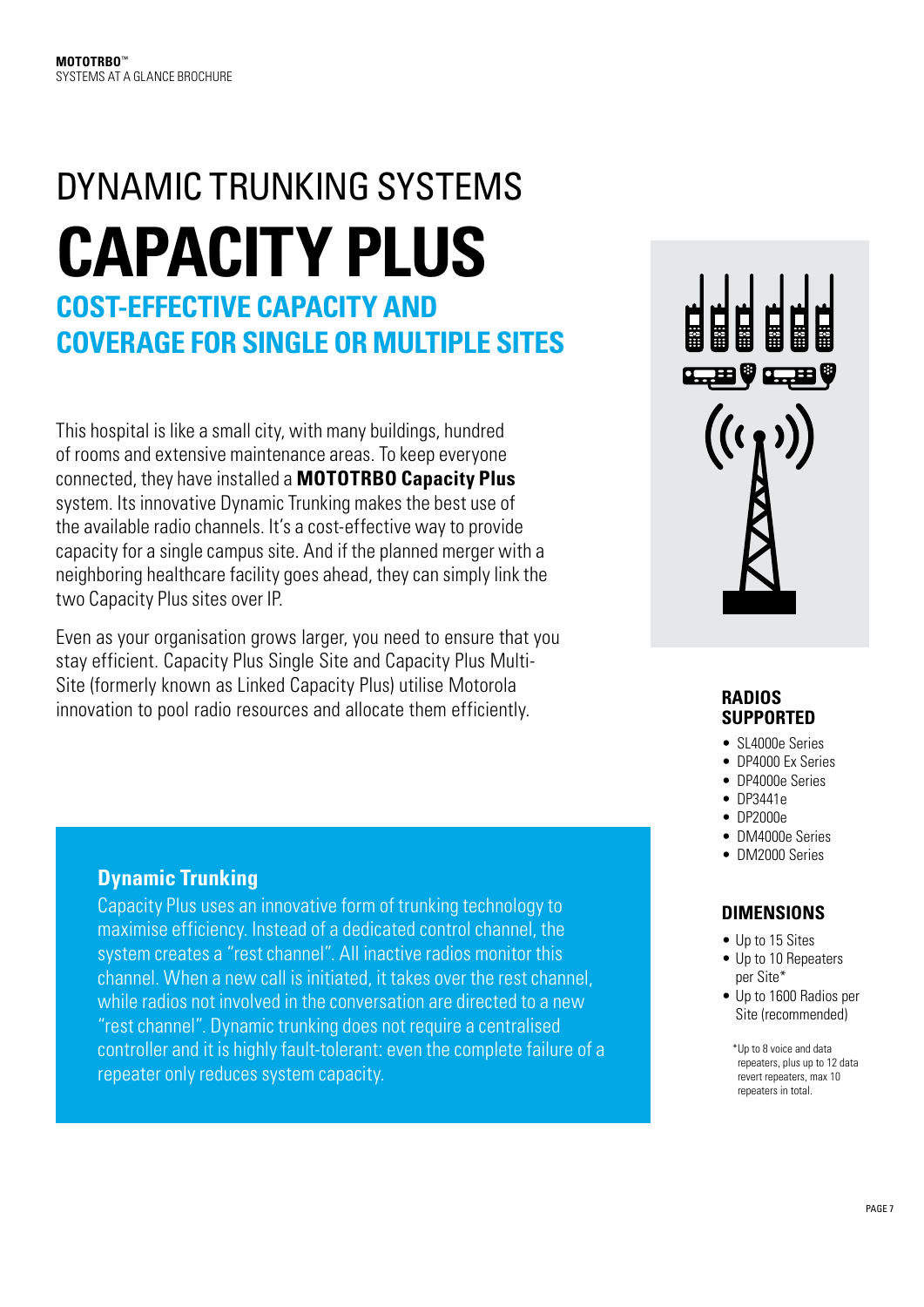### FULL TRUNKING SYSTEMS **CAPACITY MAX CAPACITY, COVERAGE AND CONTROL FOR SINGLE OR MULTIPLE SITES**

This transportation and logistics company has a large fleet of trucks and delivery vehicles criss-crossing the city. They need to have centralised control of their workforce, so they've deployed a **MOTOTRBO Capacity Max** system with a GPS dispatch console. Now they can see exactly where every vehicle is, and optimise their operations using sophisticated fleet management applications. And if any radio needs updating or reconfiguring, the dispatcher can do that remotely from his desktop, with no need to return a vehicle to base.

Capacity Max is MOTOTRBO's next-generation trunking solution. Built on the DMR Tier III Mode of Operation, it delivers smooth scalability, low cost of ownership and reliable operation. Capitalising on years of experience and customer feedback, the solution is designed for the real world, with valuable features and functionality to enhance operation.





### **RADIOS SUPPORTED**

- SL4000e Series
- DP4000 Ex Series
- DP4000e Series
- DP3441e
- DM4000e Series

- Up to 15 Sites
- Up to 21<sup>\*</sup> Repeaters per Site
- Up to 3000 Radios per Site (recommended)
- \* Up to 15 voice and data repeaters plus up to 6 data revert repeaters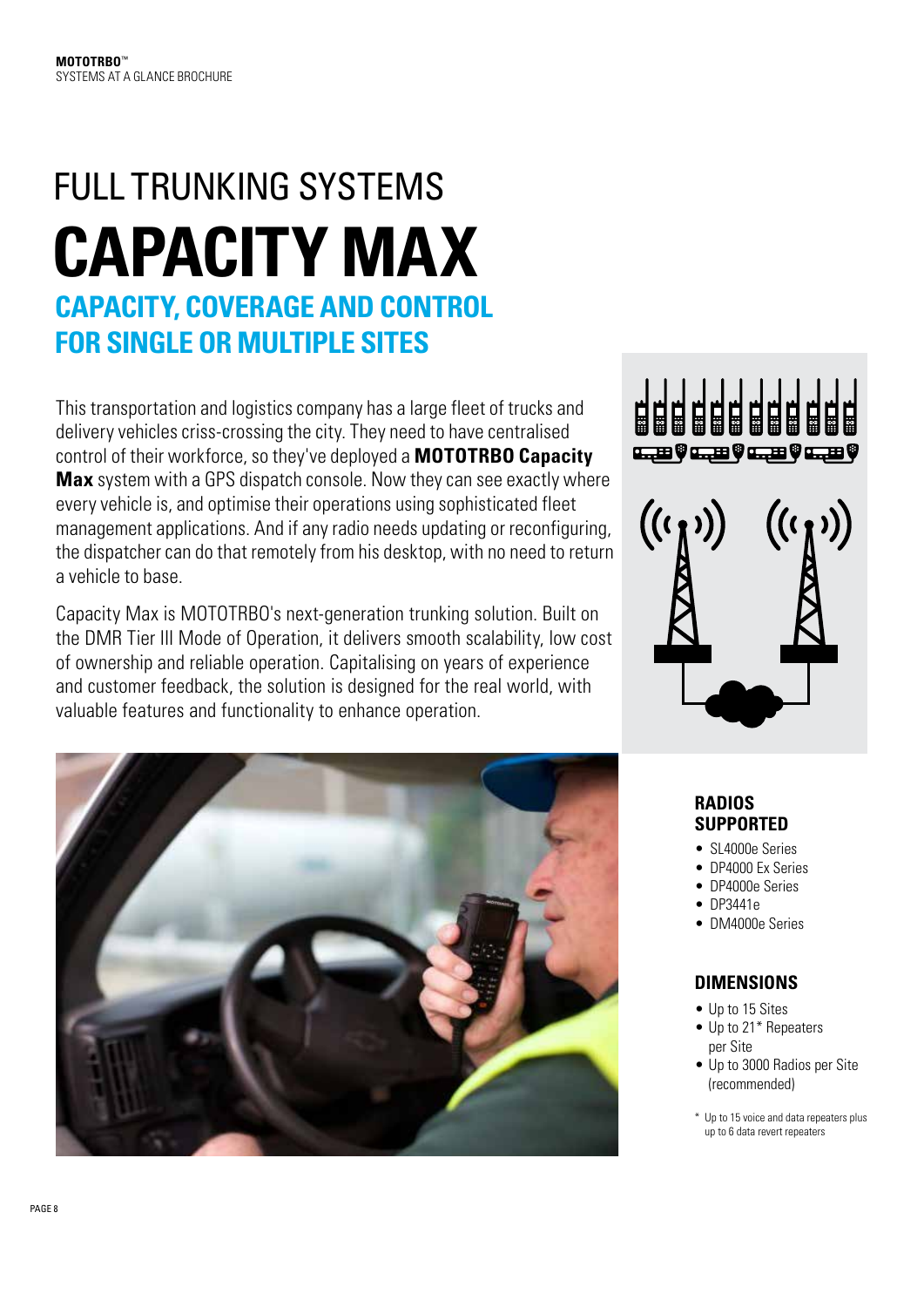### FULL TRUNKING SYSTEMS **CONNECT PLUS EXCEPTIONAL CAPACITY AND COVERAGE FOR SINGLE AND MULTIPLE SITES**

This service provider owns and operates a MOTOTRBO system, offering monthly service plans for organizations in the coverage area. It has been very successful, and the system has now expanded to over 200 sites, covering almost the entire state. Customers such as event managers appreciate the flexibility of short-term radio contracts; others such as logistics companies love the vast coverage area. But it's all brought together with the exceptional coverage and capacity of **MOTOTRBO Connect Plus.**

Connect Plus is the original MOTOTRBO trunking solution. In its latest evolution, it has stretched to cover an exceptional 250 sites, providing capacity and coverage to enormous, multi-national organizations.





### **RADIOS SUPPORTED**

- SL4010e
- DP4801 Ex
- DP4000e Series
- DM4000e Series

- Up to 250 Sites
- Up to 15 Repeaters per Site
- UP to 420 Repeaters per System
- Up to 3000 Radios per Site (recommended)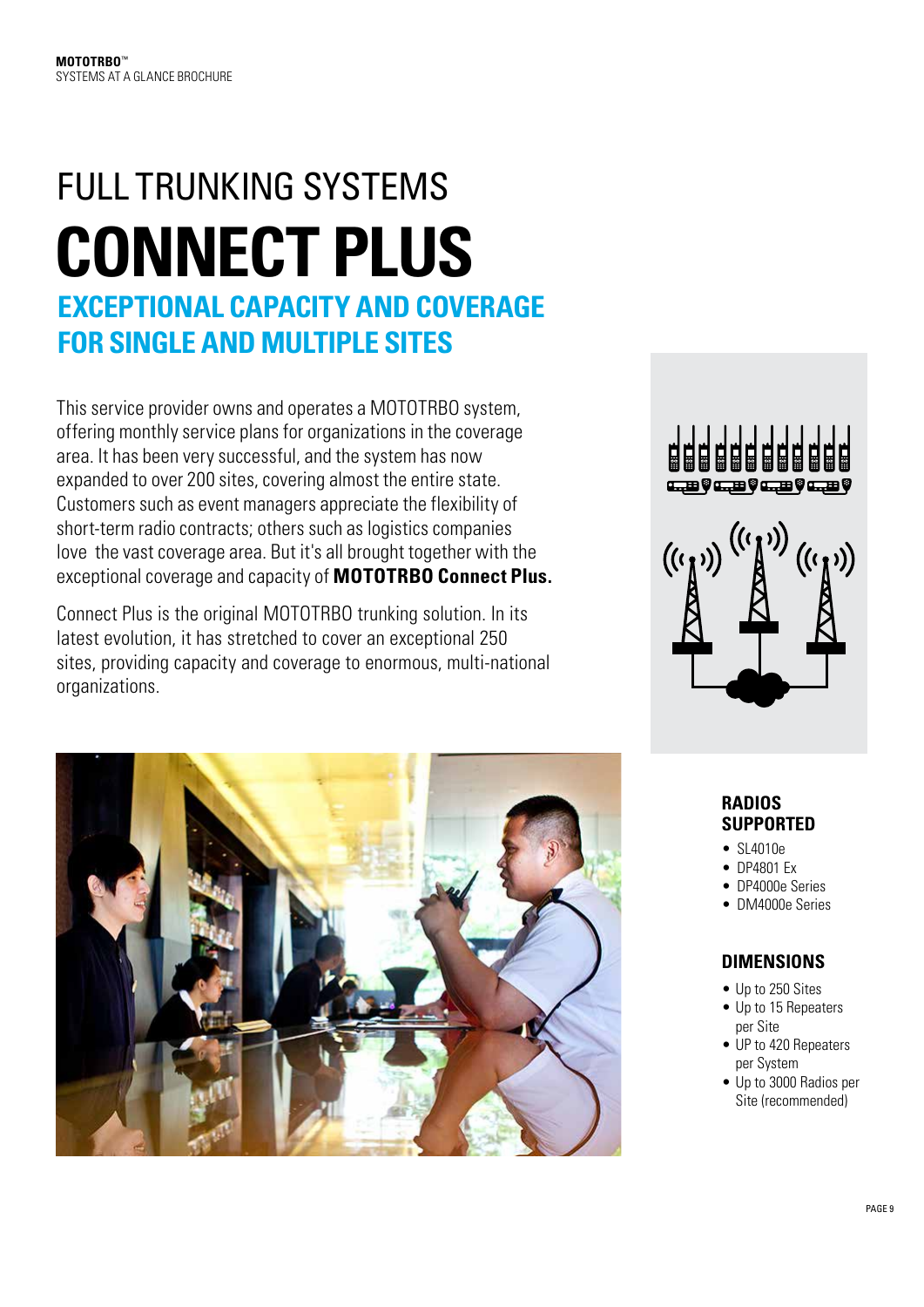# **INFRASTRUCTURE**

Repeaters, controllers and gateways are the backbone of your MOTOTRBO two-way radio system. They ensure your radio network is available at all times and that communications are clear, reliable and secure across your enterprise.



### **SLR5500 REPEATER**

A next-generation DMR repeater, the SLR5500 offers high performance, high efficiency and a design for the future. The product has a 50 W continuous-duty output and high sensitivity for optimum coverage, and high reliability and low power consumption for low cost of ownership. With a slim, modular design, the product is easy to install and service, enhanced by thoughtful touches like a built-in battery charger and multi-purpose mounting brackets.





Built on the slim next-generation repeater platform, this repeater supports up to 100 W continuousduty operation, with high sensitivity for exceptional coverage. The modular design keeps reliability high while allowing for configurable options.



### **CONNECT PLUS XRC 9100 CONTROLLER**

Deliver greater coverage and information to mobile teams. The XRC 9100 supports single and multi-site Connect Plus systems. Queue calls during busy times until an open channel is available and assign important users priority status when the system is in high demand. The XRC 9100 represents an evolution of the original XRC 9000 MOTOTRBO Connect Plus Controller, and is fully intercompatible with new and existing systems.



### **CONNECT PLUS XRT 9100 GATEWAY**

Reach your large workforce efficiently. The XRT 9100 links Connect Plus with an IP-based wire-line console for centralised dispatch. The XRT 9100 represents an evolution of the original XRT 9000 MOTOTRBO Connect Plus Gateway, and is fully intercompatible with new and existing systems.



### **CONNECT PLUS XRI 9100 INTERCONNECT GATEWAY**

With the MOTOTRBO Connect Plus Telephone Interconnect feature, you can connect your staff to people inside and outside your business, on their fixed or cellular phones. Handle customer queries direct, and manage inter-company transactions seamlessly. The MOTOTRBO Connect Plus XRI 9100 Interconnect Gateway improves your efficiency and responsiveness.



### **CAPACITY MAX SYSTEM SERVER**

As part of the next-generation Capacity Max trunking solution, the System Server hosts control and management functions. Each server can support up to 100 voice/data talkpaths. Redundant servers can be provisioned to increase system resilience.



### **WAVE SERVER**

Get robust and secure management of your client accounts. The WAVE Server provides the interface between public cellular networks and the MOTOTRBO radio network for secure centralised provisioning, flexible client management, call history, upgrades and diagnostics.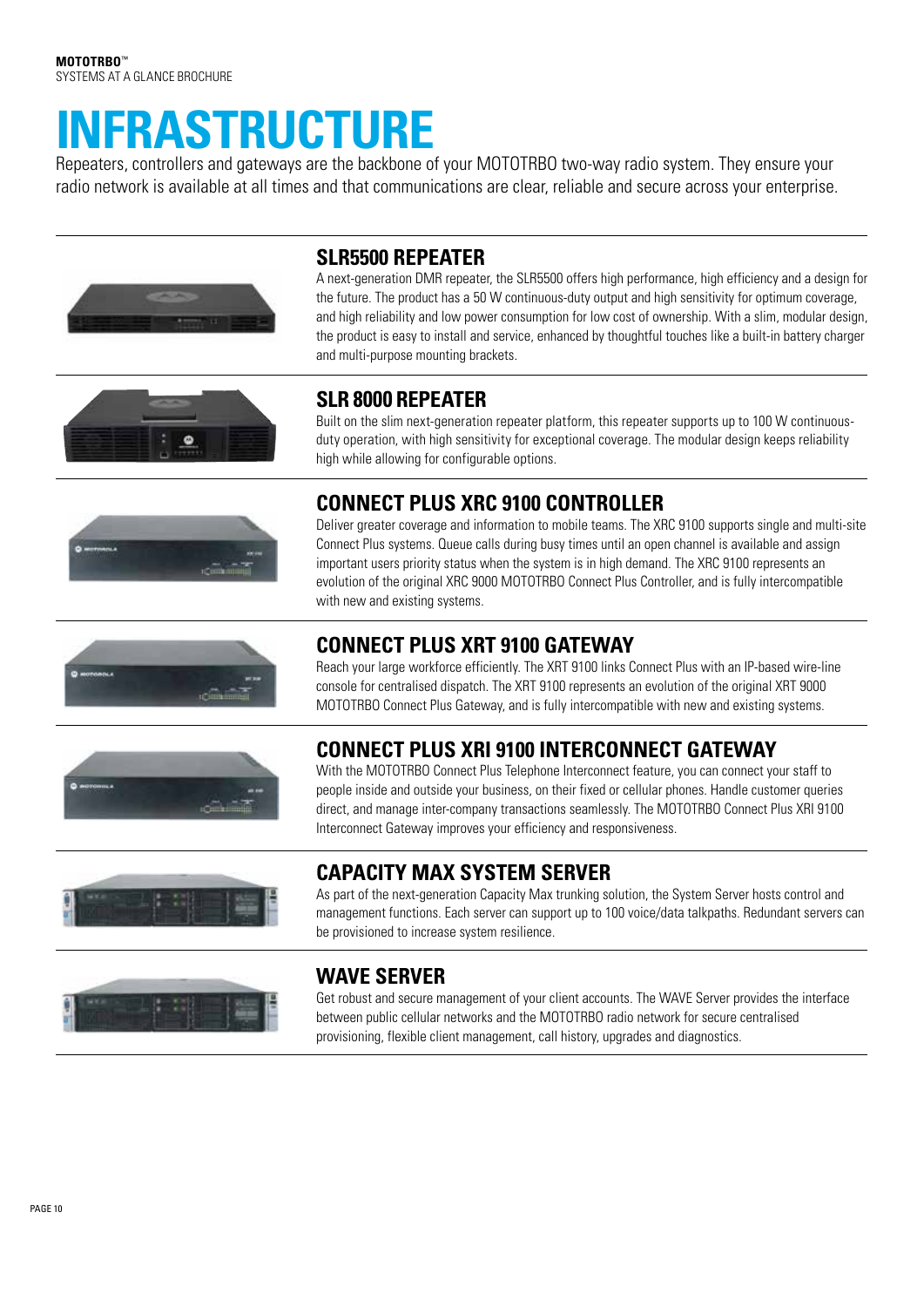## **WAVE**™  **WORK GROUP COMMUNICATIONS**

With wireline integration to MOTOTRBO Connect Plus and Capacity Plus (single and multi-site) systems, WAVE Work Group Communications lets your mobile and office workers connect with simple, secure and affordable broadband pushto-talk (PTT), wherever they are.

#### **WAVE 3000**

#### **EXTEND MOTOTRBO TO SMARTPHONES AND TABLETS**

WAVE 3000 delivers instant and secure broadband PTT communications for small to medium businesses. Whether you're communicating with MOTOTRBO radio users or with other smartphone users, WAVE 3000 makes it simple and affordable. WAVE 3000 can be integrated with your MOTOTRBO Connect Plus, Capacity Plus and Linked Capacity Plus systems, but can also be used as a standalone broadband PTT solution where radios are not required.

#### **TURN YOUR APPLE OR ANDROID DEVICE INTO A MULTI-CHANNEL PTT HANDSET**

Not everyone needs or wants to carry a radio handset. But they do want instant, secure access to important communications wherever they are. With a WAVE Mobile Communicator installed on a smartphone, tablet or custom handheld, any user can access MOTOTRBO communications from any location, talking with groups of other users or individuals as required.

### **WAVE 5000**

#### **INTEGRATE MOTOTRBO WITH ENTERPRISE IT AND EXTEND TO PCS, TELEPHONY, SMARTPHONES AND TABLETS**

WAVE 5000 enables highly scalable, feature rich, enterprise grade PTT on broadband networks and devices so that critical, time-sensitive information flows quickly and securely between mobile workers, teams and citizens.

From two-way radios to smartphones, laptops to landlines, tablets to rugged handhelds, WAVE 5000 lets your users use the devices they already have and the networks they already subscribe to connect and talk to others both inside and outside of your communications environment. Wireline or donor radio integrations with MOTOTRBO ensure system scalability and deployment flexibility.

#### **WAVE MOBILE COMMUNICATOR FOR WAVE 3000 AND WAVE 5000**

| <b>TELESCO</b> | w.<br>$-4$ |
|----------------|------------|
|                |            |
|                |            |
|                |            |
|                |            |
|                |            |
|                |            |
|                |            |
|                |            |



Group Call Private Call





Mapping Group Text

### **WAVE COMMUNICATORS**

#### **ENABLE YOUR WORKFORCE TO CONNECT AND COLLABORATE**

Whatever the device or available network, WAVE has client applications that meet the needs of all types of users. Called WAVE Communicators, these applications provide the user interface to a WAVE communications system.

| ۰ |   |
|---|---|
|   |   |
|   |   |
|   |   |
|   | ᆍ |
|   |   |
|   |   |
|   |   |
|   |   |

Define and manage your MOTOTRBO communications environment with WAVE Advanced Desktop Communicator.

| ÷,<br>٠<br>E<br>t     | <b>ATT</b>       | $\frac{1}{2}$<br>٩ | $\mathcal{L}_{\mathcal{C}}$ |        |                 |
|-----------------------|------------------|--------------------|-----------------------------|--------|-----------------|
| $\color{red} \bullet$ | Ψ.               | ä<br>n             | ł                           | ä<br>٠ | ٠<br>٠<br>$+ -$ |
| ı<br>٠                | ¥ö,<br>s<br>×    | ×<br>š             | ÷<br>٠                      | E)     | . .<br>-        |
| ĭ<br>ż                | Ñ.               | t<br>×<br>b        | s<br>×<br>ı                 | ı<br>٠ | ٠               |
| t                     | ï<br>ü<br>۰<br>× | s<br>ł             | ä<br>×<br>٠                 | ż<br>٠ | w<br>m<br>ш     |
| Ł                     | 灾<br>×           | εŘ                 | $1 - x$                     | ż<br>٠ | ×               |
| ž<br>or a             | ×<br>×<br>×      | 泪<br>۳             | 100                         | ¥<br>۰ | ٦               |

Give authorised PC users controlled access to MOTOTRBO communications channels with the WAVE Desktop Communicator.



With WAVE Web Communicator you can use a web browser to access your MOTOTRBO radio channels.